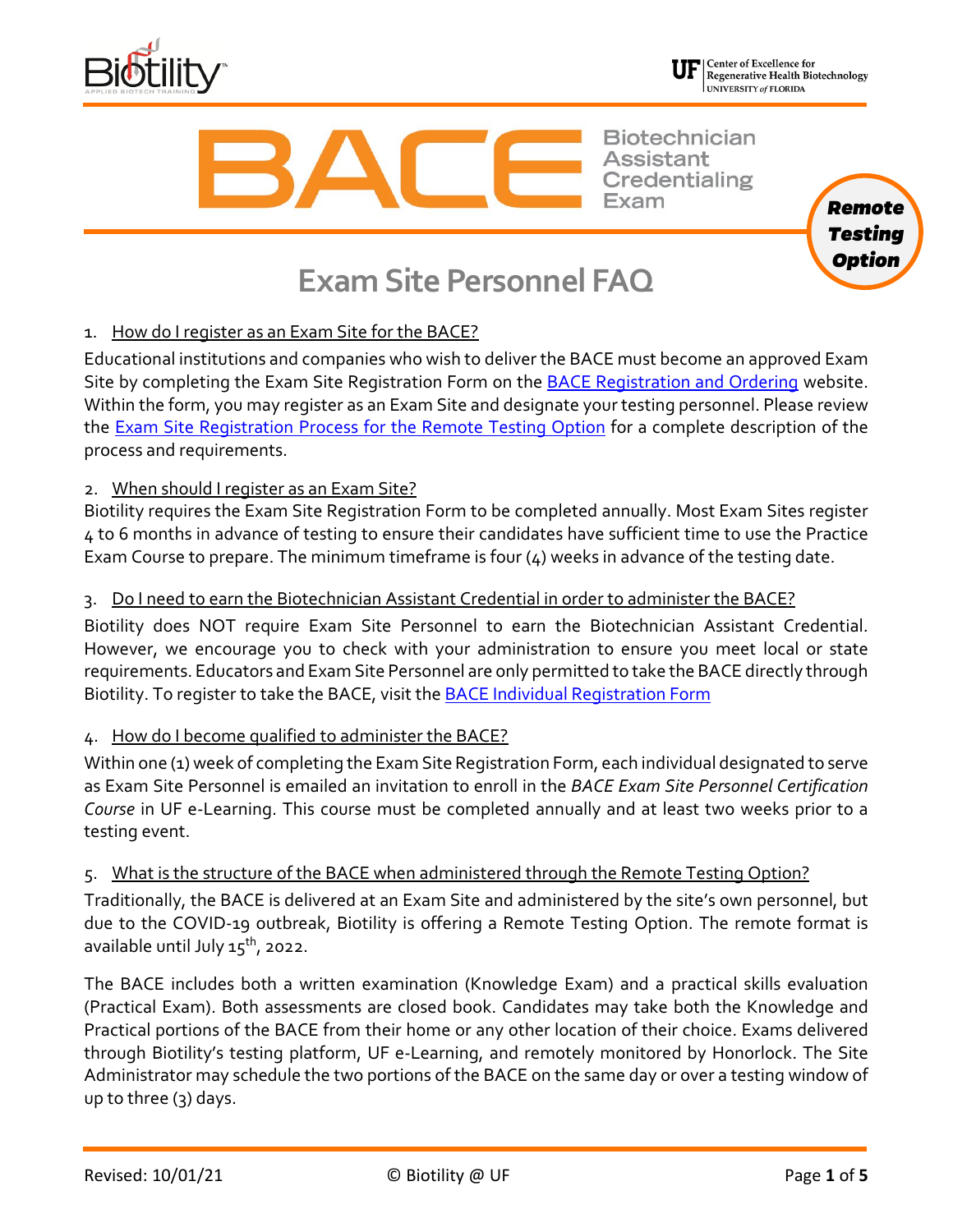

Please review the **[BACE Exam Specifications](https://biotility.research.ufl.edu/bace/documents/rto/remote-exam-specs)** and the **BACE Administration Procedures for the Remote** [Testing Option](https://biotility.research.ufl.edu/bace/documents/rto/remote-procedures) for a complete description of the exam and administration process.

#### 6. What does the cost of the exam include?

The exam fee is \$150 per candidate. The fee includes:

- Access to the Online Practice Exam
- One attempt for both portions (Knowledge and Practical) of the exam delivered and proctored remotely
- A digital credential upon passing

#### 7. What payment methods are accepted?

Exam Sites may choose between three payment methods: credit card, P-card, or check. If you pay by credit card or P-card, the Site Administrator and Billing Contact will receive an email with a link to make the payment. Exam Sites paying by check may submit it to:

University of Florida 14193 NW 119th Terrace Suite 20 Alachua, FL 32615 FEID 59-6002052

Please review the [BACE Ordering Process and Policies](https://biotility.research.ufl.edu/bace/documents/lto/live-ordering) for a complete description of the payment options and deadlines.

#### 8. How is each portion of the exam scored?

To pass BACE and earn the Biotechnician Assistant Credential, candidates must achieve an overall score of 80%. The score is determined by averaging the highest grade of the Knowledge Exam and the highest grade of the Practical Exam. Candidates may see their score results through UF e-Learning. Exam Site Score Reports are sent to the Site Administrator within one (1) week of processing. Candidates who pass the BACE will be issued a Biotechnician Assistant Credential from Biotility.

9. Are candidates permitted to retake the exam?

Candidates may retake either portion (Knowledge or Practical) of the exam for \$25. To order and schedule retakes, go to the [BACE Registration and Ordering](http://biotility.research.ufl.edu/bace/schoolregistration) website and complete the Order Form a second time. There is a 20-day waiting period between attempts. Candidates are permitted to take each portion a maximum of three times per year.

#### 10. What items are permitted during the exam?

Candidates are not permitted to bring **any** items into Exam Rooms. An online calculator will be available inside the exam.

#### 11. How much time is allotted for each portion of the exam?

Candidates have three (3) hours in which to take the Knowledge Exam, and four (4) hours in which to take the Practical Exam.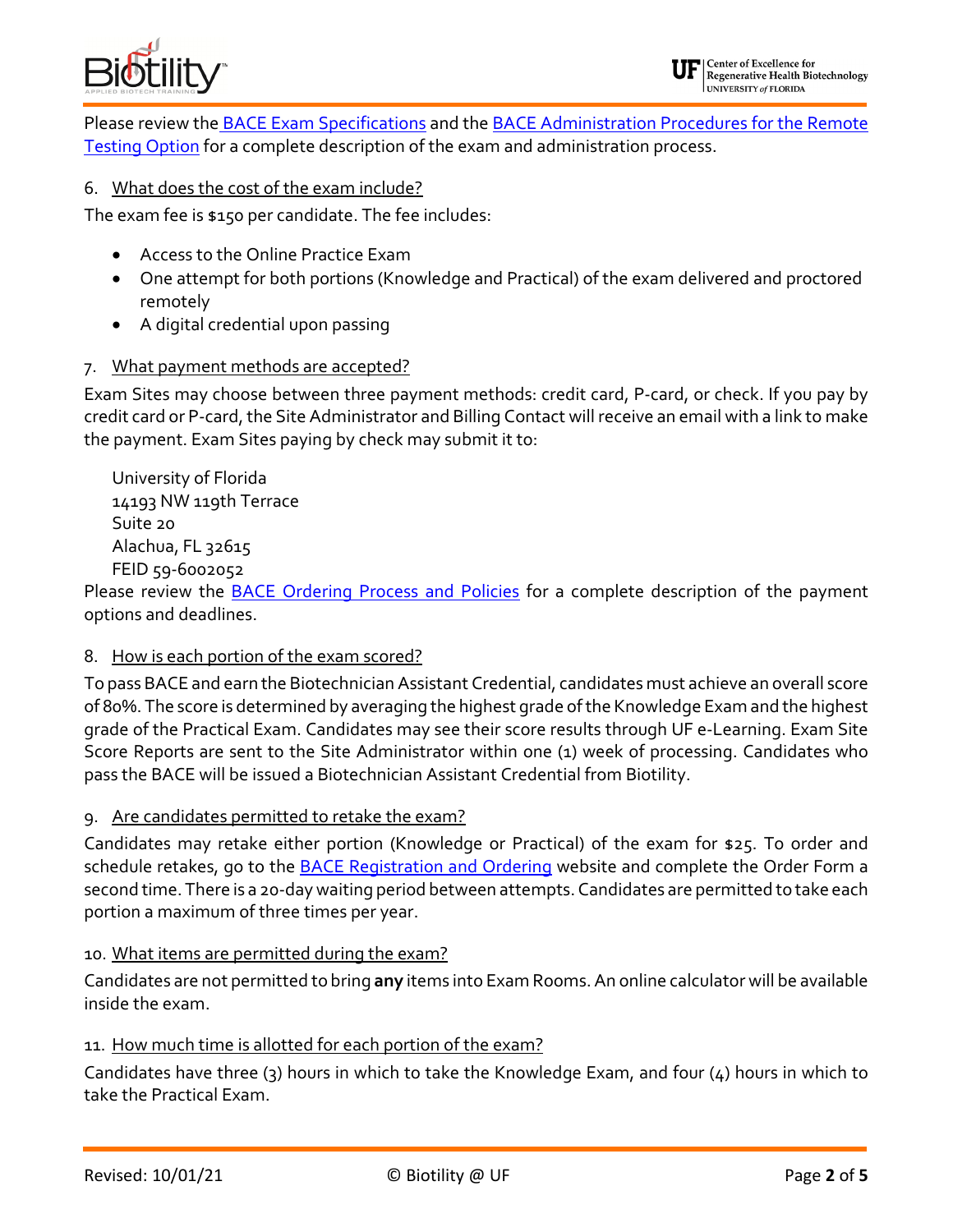

#### 12. How do candidates prepare for the BACE?

The Online Practice Exam Course is an excellent representation of the content candidates will encounter during the actual exam. Practice Exam results may be used by Exam Sites for planning instruction. Please review the **BACE Practice Exam Course Guide** for a complete description of the practice exam features.

The Practice Exam Course also contains the BACE Candidate Information Bulletin and other study resources and materials. Candidates should read the BACE Candidate Information Bulletin (CIB) prior to testing. The CIB includes contact numbers, resource links, a detailed exam description, technical requirements, and exam policies. Many of the study materials within the Practice Exam Course are also available publicly at our **Candidate Resources** website.

#### 13. What is a candidate's username and password for UF e-Learning?

All users must have an account in order to access the BACE content in UF e-Learning (UFEL). Biotility will email the Site Administrator an invitation containing a unique **UF Quick Registration (QuickReg) Enrollment Link** to distribute to their candidates. To create an account candidates are asked to:

- Click the UF Quick Registration (QuickReg) Enrollment Link
- Complete the registration with an external identity (Gmail, Facebook, or LinkedIn)
- Provide requested registration information including name, birthdate, email address, and phone number
- Verify their account by opening and responding to the QuickReg account confirmation email

Please review **Accessing Biotility Courses and Exams** for a complete description of the account creation and enrollment process.

#### 14. What are the computer requirements for Remote Testing?

- Computer
	- o 12" Monitor or larger. (Dual monitors are NOT permitted.)
	- o Mouse or touchpad
	- o Keyboard
	- o Camera and microphone
- Operating System Windows 8 or 10; MacOSX 10.11 and higher; or ChromeOS
- Browser Google Chrome (minimum version 79)
- Internet
	- o Stable internet connection.
	- o Speed: 1.5 Mbps download, 750 Kbps upload
- 15. How can candidates confirm their computer meets the minimum computer requirements for Remote Testing?

Candidates should visit **Honorlock's Support** website and take the Simple Single-Click Test to perform a system check.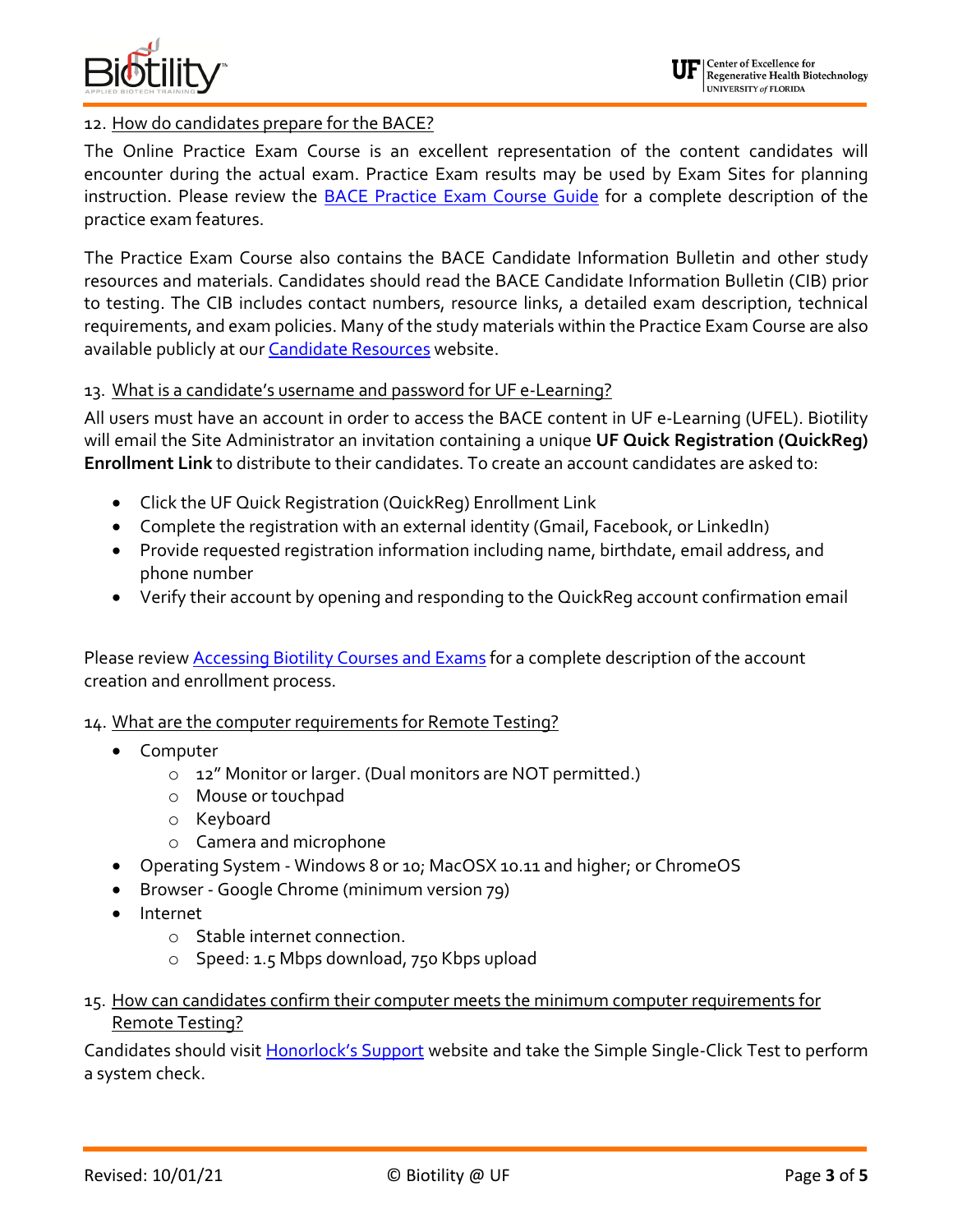

## 16. Can a candidate try out Honorlock?

Yes. Within the BACE Practice Exam Course, a sample quiz is Honorlock enabled.

## 17. What subjects are covered on the Knowledge Exam?

General topics for the knowledge portion include General Topics in Biotechnology, Laboratory Skills and Applications, Chemistry and Biochemistry, Biological Systems, and Workplace Safety and Behavior. See the [Knowledge Exam Categories and Subcategories](http://biotility.research.ufl.edu/bace/exam-categories/#KE) for a detailed list.

## 18. What subjects are covered on the Practical Exam?

General topics for the practical portion include Biotechnology Skills, Applied Mathematics, Laboratory Equipment, and Research and Scientific Method. See the **Practical Exam Categories and Subcategories** for a detailed list.

#### 19. Why are significant figures NOT required in all of the calculations on the BACE?

In order to maintain accuracy when making calculations for solutions, a question may ask for significant figures, for a number with a specified amount of decimals, or for a whole number. It is important for candidates to remember to use significant figures only when the question specifically asks for them. Otherwise, they must follow the directions in each question. For example, a candidate may see a question similar to the following:

"Calculate the volume in mL of 20X TAE Buffer required to make 1500 mL of 1X TAE Buffer. On your answer grid, record the correct amount."

 $C_1V_1 = C_2V_2$  $(1X \text{ TAE})$   $(1500 \text{ mL}) = (20X \text{ TAE})$   $(V_2)$ V2 = 1500 mL / 20X TAE  $V_2 = 75$  mL

If you were to follow significant digit rules, the answer would be 80 mL of 20X TAE stock buffer. However if you plug this answer back into the equation, you get a value of 0.9375X TAE buffer for C2, which is *incorrect*.

 $C_1V_1 = C_2 V_2$  $(20X)$  TAE)  $(80)$  mL =  $(C2)$   $(1500)$  mL C2 = 1500 mL / 1600 mL  $C_2$  = 0.9375 $X$  TAE

Please follow the directions in each question.

#### 20. What is the "Simple Dilution Method"?

Unlike chemistry labs, molecular biology labs use the "Simple Dilution" method. A *simple dilution* is one in which a unit volume of a *solute* (the material to be diluted) is combined with the appropriate unit volume of a *solvent* (the substance in which the solute is dissolved) to achieve the specified concentration. The *dilution factor* is the total number of unit volumes in which your solute will be dissolved. Mix the diluted solute thoroughly to achieve the dilution.